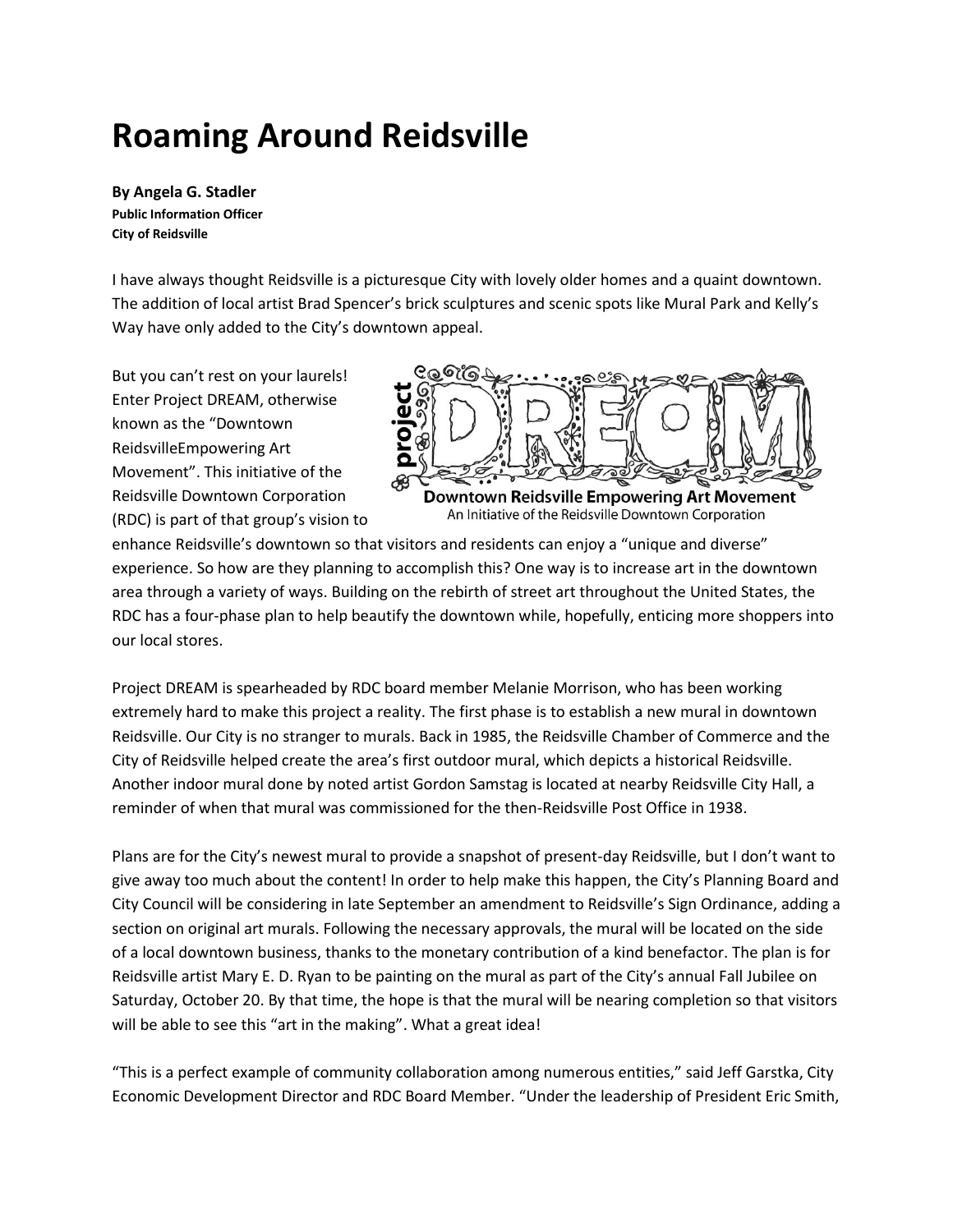the RDC has taken the lead in partnering with the City on the DREAM project. And I understand Mr. Smith has plans of his own for a mural/art on the side of the Lucky City Brewing building."

The second phase of the Project DREAM is already in the works. The RDC has identified 15 fire hydrants that can be painted with unique designs. Artists were invited to submit potential designs to the RDC by August 24. Of course, there were a few stipulations per Fire Chief David Bracken. The fire hydrant "bonnets" or tops will have to be blue, green or red because of regulations for hydrants and their use by fire departments. Nothing can be attached to them and camouflage is a "no-no" since the Fire Department must ensure hydrant visibility. As with the murals, fire hydrants can't endorse a commercial business. And of course, no inappropriate or offensive words or imagery will be allowed.

The RDC plans to have a one-day Paint Party for artists to paint their hydrants sometime in September. If an artist can't attend the one-day paint party, they must complete their hydrant by October 1.

The third phase of Project Dream will be filling vacant store windows with art, silhouettes of people/business activities and other designs. It has been shown that showcasing such art in empty storefronts not only improves the look of downtown but also helps properties look more appealing to potential buyers. It's a "win-win" for the community!

And finally, the fourth phase of this endeavor is painting utility boxes, again with cute, whimsical designs that will attract the eye and improve the appearance of what is typically considered an eyesore. Like the other efforts we've mentioned, the RDC believes these metal utility boxes and meter boxes with unique art will be great conversation pieces and another reason to stroll the streets of downtown Reidsville.

As RDC officials have said, the hope for Project DREAM is to "put more feet on the downtown streets, more shoppers in our stores and more money back into the local economy." Hats off to the RDC and Melanie Morrison for looking for creative ways to bring people to downtown Reidsville. The RDC, assisted by Main Street Manager Missy Matthews and Economic Development Director Jeff Garstka, has been working to ensure that downtown Reidsville is a vibrant, diverse and creative City center for many years to come.

We are thrilled to see our community pulling together for projects such as these. It's all about becoming a part of "Team Reidsville". You can either be on the sidelines and complain about things or you can be pro-active, taking to the field and creating a positive environment that people want to visit or be a part of, whether you are here for the day or you've lived here all your lives. It is often said that for any community, the hardest thing to do is to sell a City to its own residents! We have even taken the "Team Reidsville" concept to our local stores and encouraged retailers like Walmart to establish a line of "Team Reidsville" shirts, which they did. The t-shirts hit the stores in August. If you want the look of a more traditional jersey, then visit the Reidsville Chamber of Commerce, which has them for sale in a variety of sizes at its downtown Reidsville office. We hope you will support Walmart and the Chamber by purchasing these shirts and showing that you are proud to be a part of "Team Reidsville" and our Community of Champions.